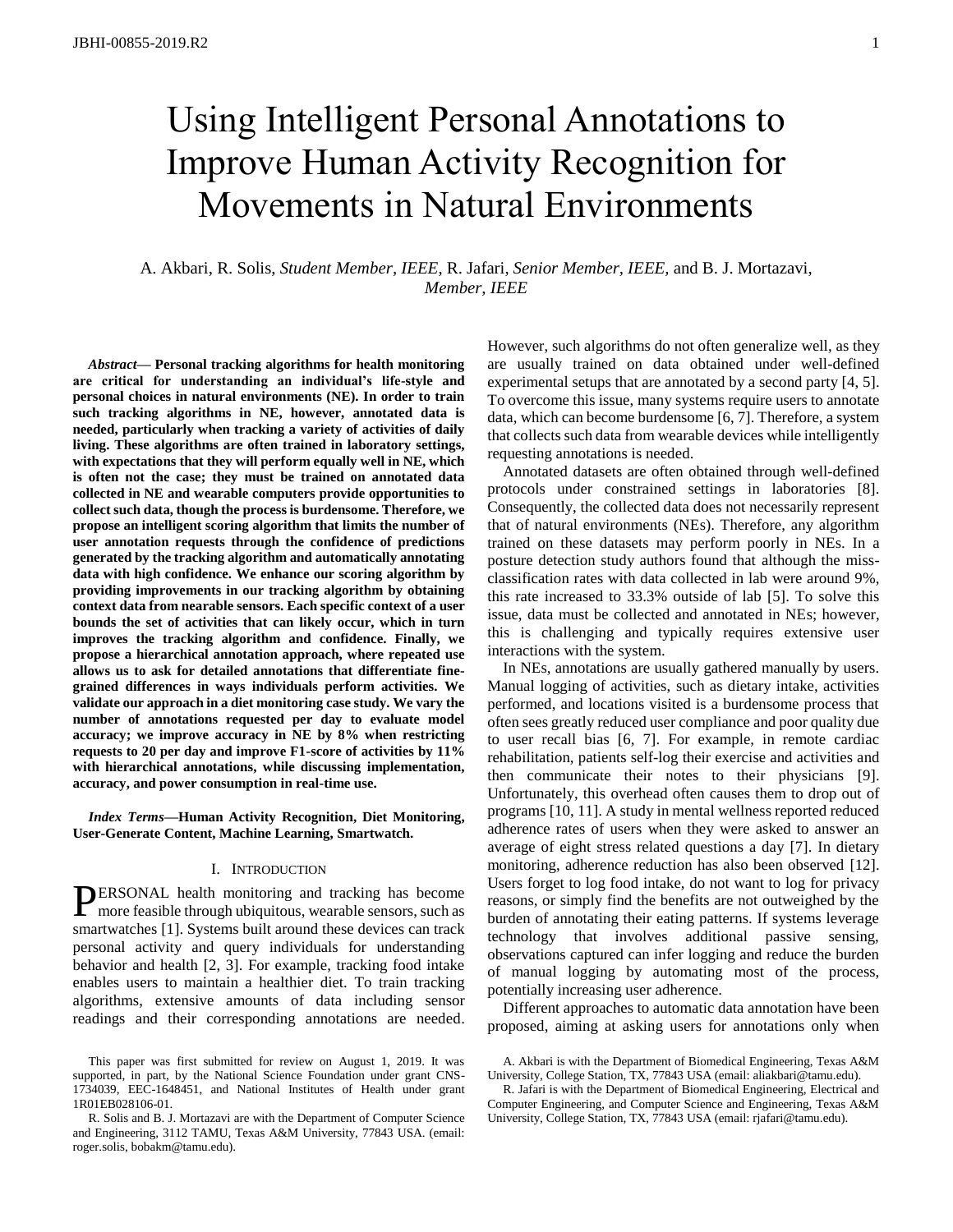needed. Such algorithms are mostly based on a classification model's probability output. For example, semi-supervised approaches, such as self-learning [13] and co-training [14], use the probability returned by a classifier to guide their labeling process, requiring annotations only when the model's output probability is below a threshold. However, these approaches can overfit and may ignore samples for which the classifier's probability output was high, even though the assigned label was incorrect. Automatic labeling approaches, such as active learning (AL), and other approaches that obtain labels directly from users, like experience sampling methods (ESM), increase accuracy at higher rates [15, 16]; however, such approaches do not limit user interactions, likely impacting adherence [17]. We propose a system for data collection in NEs that intelligently prompts users for annotations when required, minimizing user annotation burden and facilitating longitudinal studies.

This paper is an extension of our preliminary study that analyzed the usage of environmental information and a score that drove annotation requests from users [18]. In this paper, we leverage contextual information obtained from the environmental sensors to enhance the capability of the system in predicting activities. To obtain user annotations, we propose a score that considers not only the confidence and capability of the classifier, but also the natural capability of humans in responding to prompts. Moreover, we show how this system can obtain fine-grained contextual and physical information from the user. Knowing fine-grained details about how or in what situation an activity is being performed could provide vital insight about the user's behaviors and life style, as well as improve recognition accuracy for movements more common to that user's daily life. Additionally, fine-grained information can also provide contextual information for various healthcare applications. Therefore, not only is it important to detect if an activity is happening (*e.g.*, eating), but it is also important to understand details about the activity (*e.g.*, eating soup versus eating a sandwich while walking). We also investigate the overhead of running the proposed algorithms on a smartwatch for data collection and personalization in NEs, evaluating power and computational resource consumption in online system utilization. Finally, we discuss a diet monitoring study we conducted in real world scenarios in the presence of other activities of daily living (ADL), allowing for individual user variation. The contributions of this work are as follows:

- Analysis of a proposed scoring algorithm for driving intelligent annotations.
- Analysis of hierarchical models for fine-grained activity recognition.
- Analysis on the impact of running deep learning models on a device with limited computational power.
- A validation of the proposed platform and algorithms in a diet monitoring study.

# II. RELATED WORK

### *A. Data Collection Platforms*

Different collection platforms for activity monitoring have been proposed in the literature. A data collection system using a smartwatch, smartphone, and micro-location data provided by Bluetooth low energy (BLE) beacons was proposed [4]. The authors used custom-made beacons, which potentially impacts

# *B. Annotations*

Some approaches to annotations in NEs are automatic while others require users to manually provide labels. Manual annotation requires significant interaction from the user, often resulting in boredom and lack of adherence [7, 20], reducing the response rate by as much as 67% [7]. Previous studies on ESM, reported that users lost interest on providing information when the requests were too frequent [21]. A similar lack of adherence was reported in a diet monitoring study as participants left the novelty period [12]. Additionally, cumbersome approaches for requesting labels can result in incorrectly annotated data or lack of annotated data [20]. AL approaches such as co-training [14], en-co-training [22], and democratic co-learning [23] attempt to automate the annotation process based on the classifier's uncertainty by identifying key samples to label [24]. However, most of the approaches do not pay special attention to limiting the number of annotations requested per day [25]. A solution is needed that reduces user burden by limiting user interaction and automating most of the annotation process. This study augments AL and ESM approaches with a score-based algorithm to identify critical samples and limit user interactions.

#### *C. Diet Monitoring*

Audio processing, inertial measurement unit (IMU) data processing, and the development of wearable devices are among the most popular approaches followed for eating detection. In one study, the processing of audio signals captured through smartphones was used to predict family eating moments [26]. However, the goal was to detect eating moments of a group of people rather than per individual. Therefore, the approach was only tested within home settings. Accuracy of 80% was achieved in detecting eating moments using wristworn inertial sensors [27]. However, this accuracy was achieved in laboratory conditions.

There are only a few studies that detect eating moments with wrist-worn sensors such as smartwatches in uncontrolled realworld scenarios. IMU data from smartwatches has been used for eating moment detection and F1-score of 0.76 was achieved [17]. However, to train their recognition models, researchers had to collect labeled data by capturing video of each participant in lab settings. Then, they tested their platform in NEs. They asked subjects to hang a smartphone around their necks. The smartphone captured images every 60 seconds and the users were then able to manually label the starting and ending times of the eating moments. This annotation process involved many user interactions as users were required to analyze each image before annotating. Accuracy of 48% was achieved in detecting eating moment with wearable sensors in another study with the ability to distinguish between different types of bites [28].

Some wearables come in the form of necklaces or are placed close to the mouth for detecting chewing events. The EarBit aimed at detecting eating moments by detecting chewing events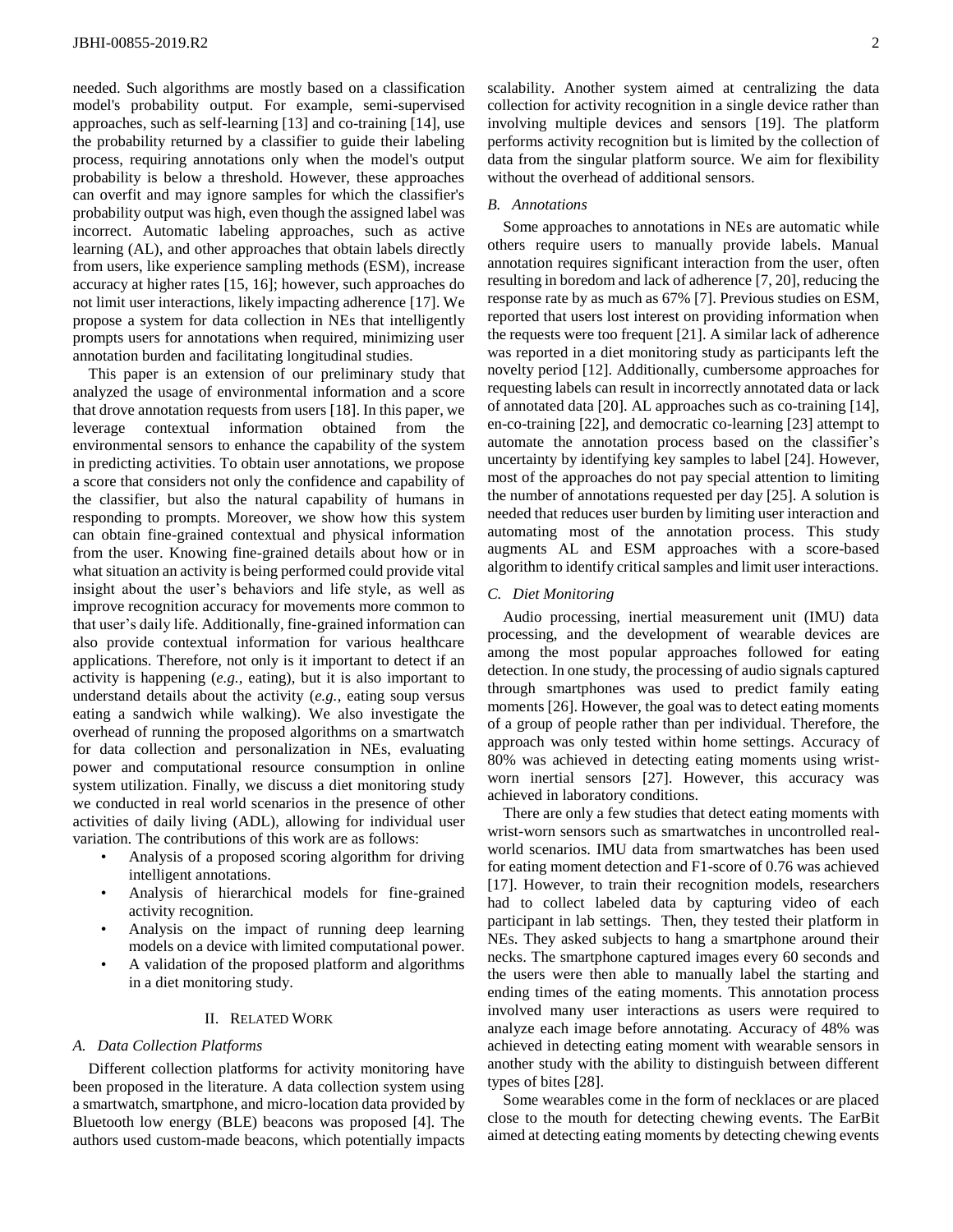in an uncontrolled environment and it achieved F1-score of 0.8 [29].However, video recordings were required to perform labeling. Moreover, this system is not convenient for the users. A similar work built a wearable device composed of a necklace with an embedded piezoelectric sensor that captured vibrations in the users' necks [30]. Whenever users would eat, the sensor would capture the vibrations produced by muscle contractions in the throat. From such vibrations they were able to recognize solids and liquid food swallow events. Similarly, another approach used piezoelectric and accelerometer sensors embedded in eyeglasses for the real-time recognition of eating moments and non-eating moments [31]. However, the development of new wearable sensors should be investigated further on usability and pervasiveness.

### III. METHODS

We developed a platform and scoring algorithm based on a classifier's uncertainty that drives user annotations to reduce the number of user interactions. To reduce the classifier's uncertainty, we leveraged contextual information from nearable BLE devices. Additionally, considering the health benefits of knowing user activities in detail, we developed a hierarchical approach for detailed activity recognition as a first step towards more detailed questioning for fine-grained annotations. To assess usability for data collection in NEs, we evaluated our algorithms' overhead when running in a smartwatch.

#### *A. Platform for Data Collection*

To enable data collection in NEs and to facilitate longitudinal studies, we aimed for a pervasive wearable platform for data collection. Most smartwatches can collect multiple types of sensor data, such as inertial measurement unit (IMU) and heart rate, so we selected this as our data hub. Additionally, most smartwatches are equipped with Bluetooth technologies enabling connection with external sensors, such as chest straps for measuring breathing rate [32] for a wider range of studies. This increases the range of possible sensor data that can be aggregated by the device.

The biggest disadvantage on using a wearable device, such as a smartwatch is the reduced computational power and energy capacity. Such restrictions play an important role as we base our solution in deep learning models, which are effective but are well known for being computationally demanding [33]. Therefore, we performed the training phase of the models on an external computer and then loaded the models on the smartwatch to be used in the testing phase. We then evaluated the computational costs of generating predictions.

The proposed platform is shown in [Fig. 1.](#page-2-0) In this study, we chose to use a Polar M600 watch (an Android-based Wear OS watch) with an IMU sampled at 20Hz and heart rate monitor embedded within sampled at 1Hz, and an Intel Next Unit of Computing (NUC) as the external server component. Additionally, the smartwatch also captured BLE addresses from nearable BLE devices with the aim to collect additional information that can be used to aid the annotation process. Global Positioning System (GPS) data tends to consume a lot of energy and users might feel that their privacy is compromised [34, 35, 36]. BLE beacons, however, can be placed at specific locations as a low energy alternative for



<span id="page-2-0"></span>Fig. 1. Our proposed platform composed of a smartwatch for sensor and BLE data collection and an external server for off-line processing and modeling.

location detection [37] without privacy concerns. This platform can continuously collect data for an average of 10-12 hours. We expected users to use the smartwatch during the day to collect and annotate data. At the end of the day, users would plug the watch into the NUC for charging and retrain models in the NUC overnight so that in the morning the newest changes were already on the watch.

#### *B. Utilizing Environment Context for More Accurate Models*

Considering the benefits of context-aware approaches, available environmental information should be leveraged to reduce user annotation burden through increased recognition accuracy. Robust models which capture the complex nature of data collected in daily living decrease this uncertainty. For example, if a user is in the car, the

probability of eating is lowered. Here, we used environmental data to cluster user activities, to build contextspecific models where the number of activities we aimed to recognize were reduced if the likelihood of some activities in some contexts was extremely low. In fact, when the probability of an activity in a specific context is low, we can remove that from the set of classes that should be detected by the classifier. In other words, contextual information helps reduce the search space of activity classification by ignoring the activities that are not probable in a certain context. To obtain environmental data, we used nearable sensors, namely, addresses broadcasted by nearable BLE devices.

Environment was identified by detecting consistent, repeated BLE addresses. Hence, the usefulness of this contextual information in reducing the search space of activities highly depends on the user's routine and training data of the context. If the user repeatedly performs certain activities in a specific location, then the context will be very effective in reducing the search space. However, if the user visits new places more often, then the context will be unknown and cannot be used for reducing the search space effectively.

Every day the system was exposed to several unique BLE addresses. So, to recognize a repetitive pattern in BLEs, we considered their co-occurrence, with an assumption that in certain places where there are static devices, they tended to be observed with each other in all visits to that place. Therefore, the co-occurrence of addresses meant that they likely belonged to the same location. Subsequently, we stored the BLE observation data in a graph structure. In this graph, every vertex represented a BLE address, and edges represented the number of co-occurrences at different locations. Given a list of BLEs seen at a time frame, we considered all pairs of BLEs and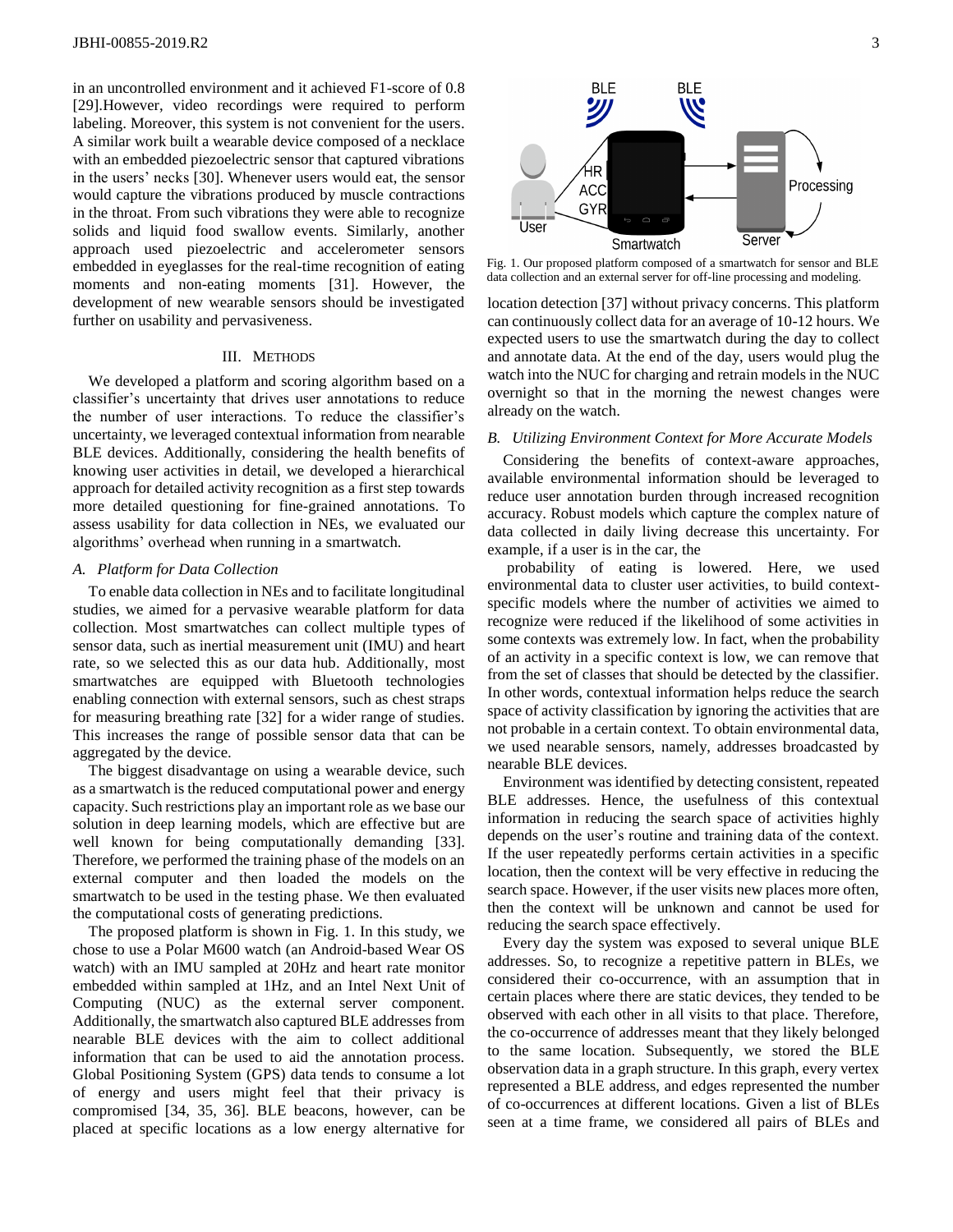

<span id="page-3-0"></span>Fig. 2. (a) Data samples with uncertainty that is too low or too high are more likely to request annotation. (b) Probability of asking questions decreases as the system gets closer to the limit of questions. (c) The label is asked for the points that are far from the centroid of training data but not for outliers.

checked whether they were seen together previously and propagated what the location was based on this relationship.

We clustered the activities based on their locations and their inherent similarity so that we could model similar activities together. Each specific context was associated with a certain set of activities. Therefore, we learned contexts that maximized the likelihood of the observation of those specific activities. We learned unknown contexts and the distribution of each user's specific activity likelihood in each of these contexts to improve event recognition. This was determined in an expectation maximization (EM) approach where the mixture components were context-specific activity recognition models learned on annotations identified by the user, and the activity detection improved under that reduced search space. This was achieved by defining the log-likelihood of observing activities given contexts as:

$$
log P(ACTIVITY|X, \theta) = \sum_{n=1}^{N} log P(activity_i|x_i, \theta)
$$
  
= 
$$
\sum_{n=1}^{N} log \sum_{c=1}^{N_c} P(activity_i, c_i = c|x_i, \theta)
$$
 (1)

where  $\theta$  are the mixture component parameters, N is the number of data samples, and  $c$  is the number of expected clusters (contexts) to which each data point belongs.

In this unsupervised formulation, clusters did not necessarily contain environmental information. To inject this information into the latent variables, the E-step of the EM algorithm was regularized with the Kullback-Leibler (KL) divergence [38]. The KL divergence was used as a measure of similarity between two distributions to penalize the posteriors that were less similar to the context distribution collected from user annotations. Therefore, the E-step in EM algorithm was changed as:

$$
q^{k+1} = \underset{\theta}{\operatorname{argmax}} \, E_{q^{k+1}} \log P(X, C | \theta) - \lambda KL(q | \text{context}) \tag{2}
$$

which promoted posterior distributions more similar to environmental distribution in order to inject environmental meaning into them. The M-step remained as standard in EM to improve activity recognition tasks [39].

To implement our context-aware system, two separate neural networks were used. One network was dedicated to environment estimation. The other network performed user

activity recognition given sensor readings and the location estimated by the first network. Each iteration had two substeps: environment estimator training and environment-aware classifier training. In the first substep, the environment estimator was optimized, and the environment-aware classifier was fixed. Therefore, in the first substep the environment estimator network optimized the location distribution given the environment-specific model. In the second substep, the environment-aware classifier network was optimized given the distribution over locations, which was the output of the environment estimator network.

The number of different environments was considered a hyperparameter that represented the number of mixture models. In our supervised approach, we chose the number of environments to be the number of places for which each user had annotated data. In (2),  $\lambda$  was the penalty parameter used to constrain the posterior distribution over environments. This varied the impact of environment on the event recognition, allowing activities that do not belong to certain environments to still be detected. We performed a grid search on  $\lambda$  between  $[0 - 10]$  in increments of 1 to evaluate the improvement in event recognition. We limited ourselves to 10 as we observed that the largest impact came when  $\lambda$  changes from zero to one, and we observed that the impact lessened with each subsequent increase, likely due to our coarse-grained definition of location.

#### *C. Intelligent Annotation*

With an accurate, environment-aware classifier, we then focused on intelligent annotations to enhance the use of wearable sensors in NEs. To increase the accuracy through a better training dataset, the system needed to have label information for critical and novel samples. These novel observations were created by variations in the way an activity could be performed, or an event could happen. This challenge became more significant when algorithms were trained on the data of certain users but used by a new user. Thus, the system needed to update over time. To address this issue, the system must have access to the labels for those novel observations for retraining. This information was obtained by asking the user for data annotations. Those annotations were then used to improve accuracy and generalizability of the system through retraining.

We developed a score for identifying the importance of a sample by taking into account the following parameters: 1) the classifier's uncertainty  $C(p(y|X))$ , 2) the number of questions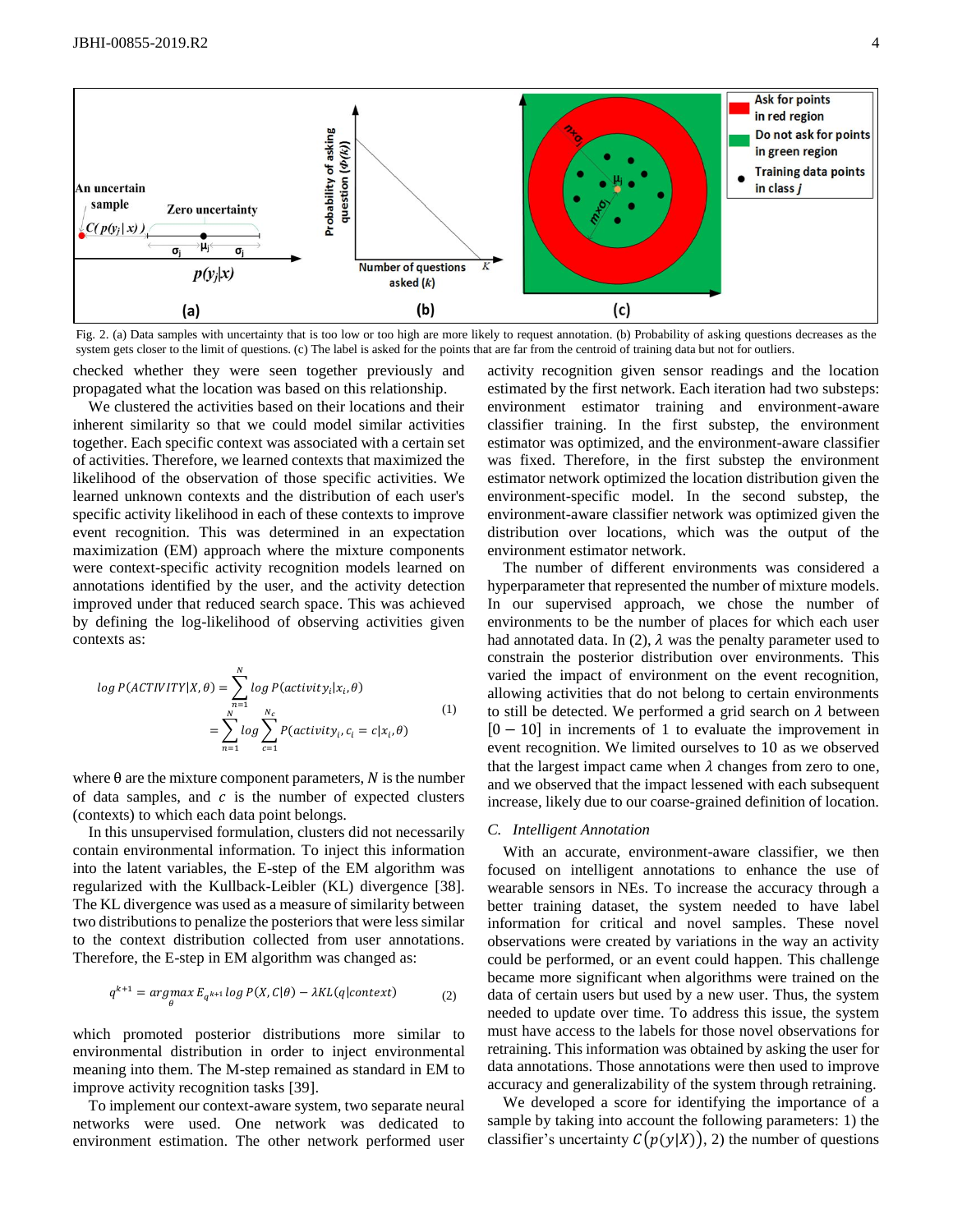that have already been asked in a day  $\phi(k)$ , 3) the confusion matrix  $\gamma$ , and 4) the similarity of the input data to the previously observed data  $D(X)$ . The proposed score S is calculated as:

$$
S = \alpha_1 \cdot C(p(y|X)) + \alpha_2 \cdot \phi(k) + \alpha_3 \cdot \gamma + \alpha_4 \cdot D(X) \tag{3}
$$

where  $\alpha_{1-4}$  are hyperparameters that determine the importance of each score parameter on the final decision. We performed a grid search to choose these hyperparameters by changing the values in the range of 0 to 1 with steps of 0.25, and we found the best set of parameters given our training data to achieve the highest accuracy in cross validation performance.

The intuition behind each parameter in (3) are as follows. Very low confidence, or very high confidence indicated that the predicted label could be wrong because of noise or overfitting. We calculated the mean and standard deviation (SD) of the output of the classifier  $p(y|X)$ ; the probability of each activity to be correct, for all classes over all training data. For class  $j$ ,  $\mu_j^y$  is the mean and  $\sigma_j^y$  the SD of the probabilities given by the classifier over the whole training data. For a new sample, the value of  $C(p(y|X))$  was calculated as:

$$
C(p(y|X)) = \begin{cases} 0, & if |p(y|X) - \mu_j^y| < \sigma_j^y \\ |p(y|X) - (\mu_j^y + \sigma_j^y)|, & otherwise \end{cases}
$$
(4)

illustrated i[n Fig. 2-](#page-3-0)a, where  $c = argmax p(y|X)$ .

To reduce the user burden, the number of questions that could be asked per day was restricted to  $K$ . If the system had already asked the user several times within a day, then asking more questions should be done less frequently and only when really needed. The probability of asking questions is calculated as:

$$
\phi(k) = \frac{K - k}{K} \tag{5}
$$

where  $k$  is the number of questions already asked. When  $k$  is large, the probability of asking questions is reduced as depicted in [Fig. 2-](#page-3-0)b.

Classifier's uncertainty cannot always be trusted [40], so it should not be the only deciding factor. For classes which the system usually predicts correctly, fewer user annotations were needed but some might still be necessary. However, for classes on which the system makes mistakes, there was a need to request user annotations more frequently. This is calculated as:

$$
\gamma = \frac{TP_c + FN_c}{TP_c} \tag{6}
$$

where  $TP_c$  is the true positive and  $FN_c$  is the false negative for the class  $c$ , which is the decision of the classifier  $c =$  $argmax p(y|X)$ .

Finally, if the input data was not like the data of any detected class  $c$ , the sample could potentially be an unseen data type, and a prompt for user annotation would occur. On the other hand, that data could be an outlier, not requiring user prompting. To address this complication, as depicted in [Fig. 2-](#page-3-0)c, the method analyzed the Euclidean distance between the current sample and the mean point of the training data that belongs to the same class  $\mu_j^X$  as:

$$
D(X) = \begin{cases} \n0, & \text{if } ||X - \mu_c^X|| < m * \sigma_c^X, \text{or} \\ \n0, & \text{if } ||X - \mu_c^X|| > n * \sigma_{neighbor}^X \\ \n\frac{||X - \mu_c^X||}{\max(\left||X - \mu_f^X||\right)}, & \text{otherwise} \n\end{cases} \tag{7}
$$

where  $\mu_c^X$  is the mean of all training data that belong to class c,  $\sigma_c^X$  is their SD, and  $c = argmax p(y|X)$  is the decision of the classifier. The closest mean class point to the sample  $X$  is  $\mu_{neighbor}^{X}$  and its SD is  $\sigma_{neighbor}^{X}$ . The maximum distance from the input  $X$  to the mean of any class is given by  $max(|X - \mu_j^X|)$  and is used to normalize the value of  $D(X)$ . Here,  $m$  and  $n$  are hyper parameters that are chosen empirically. In our study  $m = 1$  and  $n = 5$ . In (7), for a sample that is close to the other samples of the same class, the probability of asking is then reduced. Similarly, the probability is reduced for a sample that is farther than all class boundaries, as it was a candidate of being an outlier new activity.

After calculating S, it was compared to a constant threshold parameter Th. The instances for which the score was higher than the threshold were nominated for user annotation. However, a single windowed prediction may not be accurate. Additionally, most ADLs, such as eating, occur as longer, cyclical, repetitive motions. Thus, S was calculated for a series of consecutive windows. If S was higher than  $Th$  for  $N$  times within the last  $T$  windows, the system asked the user for that specific time interval. In this work,  $T$  was set to 10 (30 seconds) and  $N$  was set to 5.

The maximum number of annotations requests a user could get in a day is indicated by  $K$ . Assuming each day of data collection to be approximately 12 hours, the number of annotations  $K$  was set empirically to 20. This was determined since a user would likely not annotate data more than 1 to 2 times every hour. The impact of  $K$  on classifier accuracy will be discussed further in the experimental evaluation. The value for  $Th$  on which the algorithm determined whether to ask for an annotation was heuristically set to 0.4, as most scores fell within the range (0.2, 0.5). Higher values discouraged the algorithm from requesting annotations, causing fewer annotations, which would cause a reduction in the classifier's accuracy. On the other hand, lowering the threshold caused the algorithm to request annotations on unimportant samples, limiting accuracy improvements.

## *D. Activity Recognition Model*

We discussed the importance of context-awareness on obtaining more accurate models for reducing uncertainty. In addition, personalization through intelligent annotation not only offered increased model accuracy, but it also enhanced user annotation experience. In this section, we explain the details of the activity recognition models proposed in this study.

We evaluated convolutional neural networks (CNN) and long short-term memory (LSTM) networks as both are capable of automatic feature extraction [41]. Training such networks is known to be computationally demanding. However, as this process was completed in an external device in our proposed platform, it seemed reasonable to consider both approaches, and compare impact of inferences on smartwatch performance. We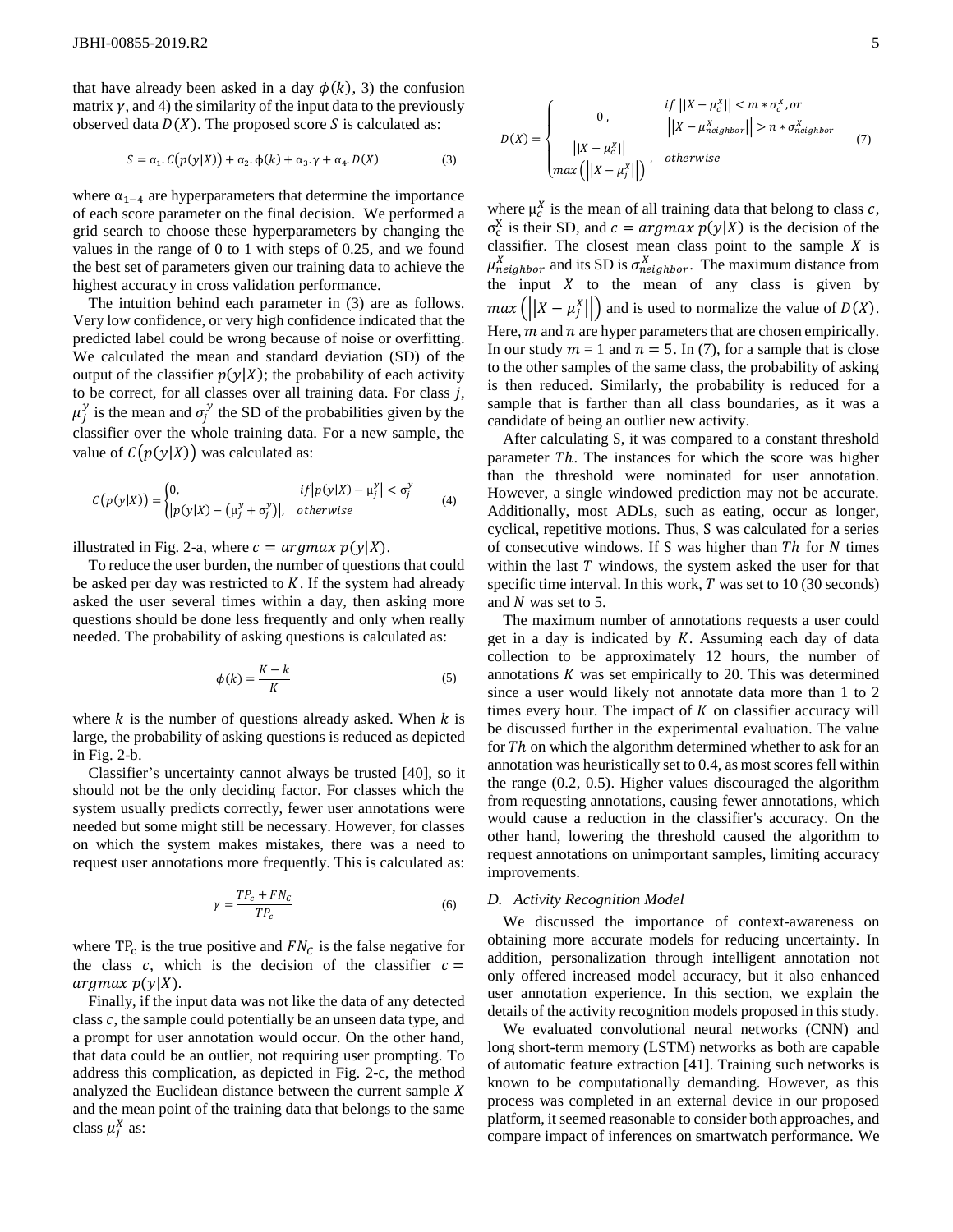

<span id="page-5-0"></span>Fig. 3. Architecture 1 was designed to extract low and high-level features. Architecture 2 and 3 were designed as an alternative to Architectures 2 and 3 with aims at reducing the model's parameters. Architecture 4 was designed with aims at explicitly extracting time related features.

tested four different architectures for activity recognition, illustrated in [Fig. 3](#page-5-0).

Architecture 1 is one of the most commonly used in CNN approaches. The first two convolutional layers extracted low and high-level features respectively, and then the dropout layer reduced the model's likelihood of overfitting. The max-pool layer reduced the model parameter complexity, which is of particular importance as the number of parameters correlates to the computational power needed for running inferences. Architectures 2 and 3 were proposed as low-complexity alternatives to Architecture 1. Architecture 4 was like Architecture 1, with explicit extraction of time features through the LSTM layer.

To select the best architecture, we trained each of them using the raw sensor data and evaluated their performance. To evaluate how the models would behave in future data, the training set was composed of the first weeks of collected data (varying from 2-3 weeks), and the test set was the last week of data. The architecture selection was accomplished by training each of the architectures using the data collected in the diet study. To feed the data to the models we used a sliding window of 6 seconds with 50% overlap on the 6 sensor channels from accelerometer and gyroscope. Thomaz et al. found that the optimal window for the detection of eating moments was 6 seconds [17], so we used this timing for our extraction. Each window of data was then assigned its label and the window of data along with its label was fed into each model. For each architecture, we evaluated different batch sizes and epoch numbers, and selected the architecture that showed best performance. For hyperparameter tuning we followed a gridsearch approach.

## *1) Fine-grained Annotations*

Knowing fine-grained details about how or in what situation an activity was performed could provide vital insight about user data. By fine-grained annotations/activities we mean various versions of an activity that can be performed in different situations/under different contexts. For example, in eating activity, different variations are eating while sitting and eating while walking; or it could be eating soup versus sandwich. We call the fine-grained labels subclasses of a parent activity. Although those subclasses are distinguishable due to their inherent differences, they share several similarities that makes it difficult to distinguish them as shown in Fig. 4. Moreover, given their similarities, they can fall into a bigger parent class. Formally, for input signal,  $X$ , which is the vector of sensor



<span id="page-5-1"></span>Fig. 4. Synthetic data. There are three main classes: class 1 has 3 subclasses, class 2 has 3 classes, and class 3 has 2 classes.

readings, we assume there is a parent label  $y \in \{P^1, P^2, ..., P^L\}$ available, where  $P^i$  is  $i^{th}$  parent class (i.e., activity) and L is the total number of activity classes. Moreover, we assume there could be a subclass annotation available for this sample as  $y' \in$  $\{S_1^1, \ldots, S_{K_1}^1, S_1^2, \ldots, S_{K_2}^2, \ldots, S_1^L, \ldots, S_{K_L}^L\}$  where  $S_j^i$  is  $j^{th}$  subclass of  $i^{th}$  parent class, and  $K_i$  is the total number of subclasses of the  $i<sup>th</sup>$  parent class. Depending on the availability of the finegrained (i.e., subclass) labels and regardless of the specific type of activity, the proposed hierarchical model can improve detection of fine-grained activities by first detecting the parent classes. Later in this section, we try to show the use case of this model with a synthetic dataset in addition to our dietary dataset as well as two publicly available datasets of activity recognition with various parent-subclass labels. It should be noted that the range of the granularity that the system can handle depends on the distinguishability of the motion signals of the activities. For example, consider the subclasses of eating activity. In this case, for subclasses including eating while sitting and eating in rush, for example during walking, the movement patterns are distinguishable given the eating has been detected as the parent class. Thus, after successful detection of the parent class, the system can detect those sub-classes well even among a large set of various activities. On the other hand, detecting fine-grained subclasses such as eating soup versus eating pasta would be very challenging by using merely hand motion signals since those sub-class have very similar motion patterns.

In our dietary monitoring case study, eating detection is essentially detecting the movement of the hand, which is augmented by the contextual information about users' environment. In eating detection, eating versus no eating would be the parent classes and eating in rush or eating while sitting would be subclasses. Detecting such subclasses directly from the sensor data was challenging due to sparsity of labels and person-to-person variation. Moreover, the patterns of the signals in the subclasses could be very similar to each other as in certain cases they were a composition of multiple activities. For instance, eating in a rush could be a composition of eating and walking activities, which makes its movement pattern very similar to the walking. To overcome this challenge, we augmented our system with a hierarchical classification and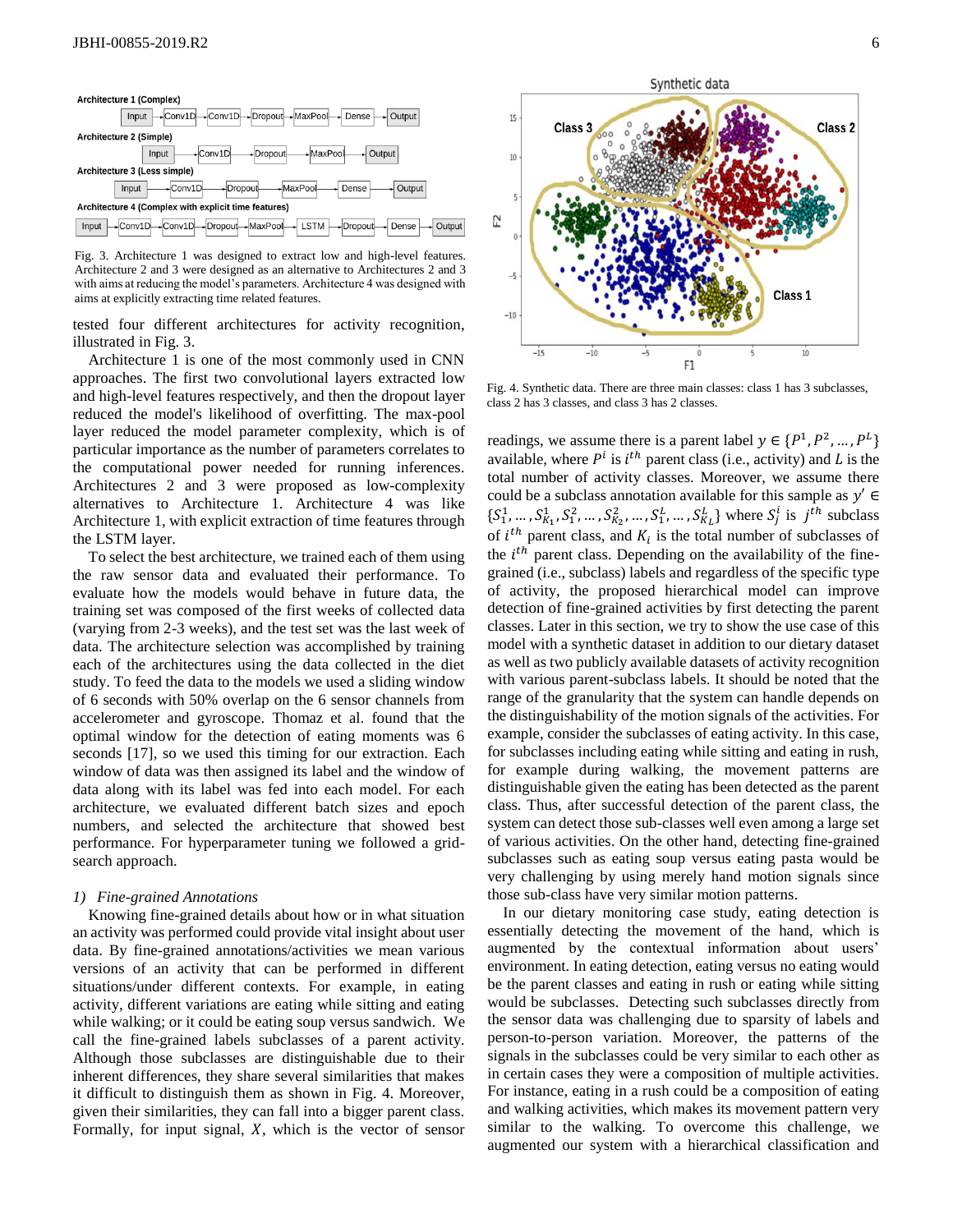annotation approach. The classification started by detecting the parent class from user's motion data. During the personalization phase, after detecting the parent label, if confident, we asked the user more specific labeling questions. Understanding the parent activity was critical to ask the user right questions, if needed. In the testing phase the output of the parent class detection, the primary classifier, was leveraged to augment the model for detecting the subclasses. The output of the primary classifier (i.e., parent class detection), along with the motion signals were fed as inputs to the secondary classifier to detect the subclasses more accurately. These probabilities were used in the scoring algorithm, and for our case study we limited the hierarchical labels to two levels.

To validate the hierarchical approach, we performed two experiments: one on synthetic data and one on a publicly available data. The synthetic dataset in [Fig. 4](#page-5-1) had two features and was composed of 3 parent classes, each with 2 or 3 subclasses. The goal was to understand if the hierarchical classification could improve the performance compared to the case of classifying the subclasses directly. We defined a simple network architecture with 2 hidden layers of 16 and 8 neurons respectively with *relu* activation as the primary classifier for detecting the parent class. The output of this network used *softmax* activation function that generated three values between zero and one corresponding to the probability of each of three parent classes. The secondary classifier, which was the one to detect subclasses, had the same architecture as the primary classifier. However, in addition to two features, the three probabilities generated by the primary classifier were fed as input to this classifier. We performed a 5-fold stratified crossvalidation with balanced classes. The testing set was composed of 1-fold and the training set was composed of the remaining folds.

In addition to the synthetic data, we tested this approach with a publicly available dataset of human activity recognition called Actitracker that contained real-world ADL data captured by a smartphone from multiple subjects [42]. We used the data from the first 10 subjects. The labeled data included sitting, standing, walking, jogging, walking downstairs, and walking upstairs. We created three parent classes out of this data: an ambulatory class containing walking and jogging as subclasses; a sedentary class containing sitting and standing as subclasses; and a stair climbing class containing walking upstairs and walking downstairs as subclasses. For this dataset, the primary classifier contained three convolutional layers for automated feature extraction followed by two dense layers for combining the features and mapping them to the parent classes. The secondary classifier had the same architecture, aside from accepting the primary classifier output as extra inputs.

Finally, we tested the hierarchical approach in the data obtained during our study to improve the detection of detailed activities through the knowledge provided by the parent activities. We followed the same approach as for the Actitracker experiments, but with Architecture 1 from [Fig. 3](#page-5-0).

#### *2) Deep Learning in Smartwatches*

One of the main concerns about running deep learning models in smartwatches is the computational overload. We proposed to perform the training process offline. However, we still needed to evaluate the computational impact of running

real time model inferences. We wanted to evaluate the CPU usage and energy impact of running our best model with different hyperparameter configurations. Running an inference involved a series of mathematical operations using the model's parameters. The parameters and number of operations depended on the hyperparameter configurations of the models, such as the number of filters in a convolutional layer or the number of neurons in a hidden layer. Three hyperparameter settings were evaluated: low, medium, and a high number of parameters. The CPU and energy impact were monitored and recorded through Android Studio's monitoring tool. Additionally, we evaluated the number of floating-point operations per second (FLOPS) that each model requires and the average time it took to the model to finish an inference.

### IV. EXPERIMENTAL EVALUATION

## *A. Case Study*

In this work, we performed a diet monitoring study for which our main goal was to improve eating detection through intelligent annotation. The study was divided in two parts. In the first part of the study, only eating activities were collected. Eating activity was collected by asking participants to annotate every time they eat. For the second part, *eating, sitting, walking,*  and *exercising* activities were collected by asking participants to annotate data every 15 minutes. A total of 10 participants collected data for 4 weeks each. However, some participants had difficulties annotating data on a regular basis, resulting in annotation noise. Therefore, only data from 6 participants was used in the first part of the study, and from 5 in the second part. This study was reviewed and approved by the Texas A&M University Institutional Review Board (IRB#2018-0998D).

## *B. Environment Utilization and Intelligent Annotations*

We evaluated the performance of our activity recognition framework in the detection of eating moments. As mentioned in Section III-B, an important component of the proposed framework was the utilization of environmental information to reduce the need for user annotations. Our models achieved an overall accuracy of 76% when detecting eating moments without using environmental information or annotations. The overall accuracy, however, increased to 82% when adding environmental information, specifically location leveraged from BLEs. Over the course of the study, the participants visited an average of 9 different locations when eating, including restaurants, office, and home.

To investigate the impact of the opportunistic collection of labels using our proposed score, the data for each user was divided into three parts: training, feedback, and testing sets. The training data was used to train the environment-aware model and feedback data was used to obtain annotations. The threshold was empirically chosen to  $Th = 0.4$ . Based on this score, the system requested users for the label and then used that label to retrain the model. Our models achieved an overall accuracy of 84% when using environmental information and user annotations, resulting in an improvement of 2% from the environment-only approach, and about 8% from the standard model. The number of annotations was limited to 20 per day. This improvement was gained as the model was modified to learn the correct labels of previously uncertain samples.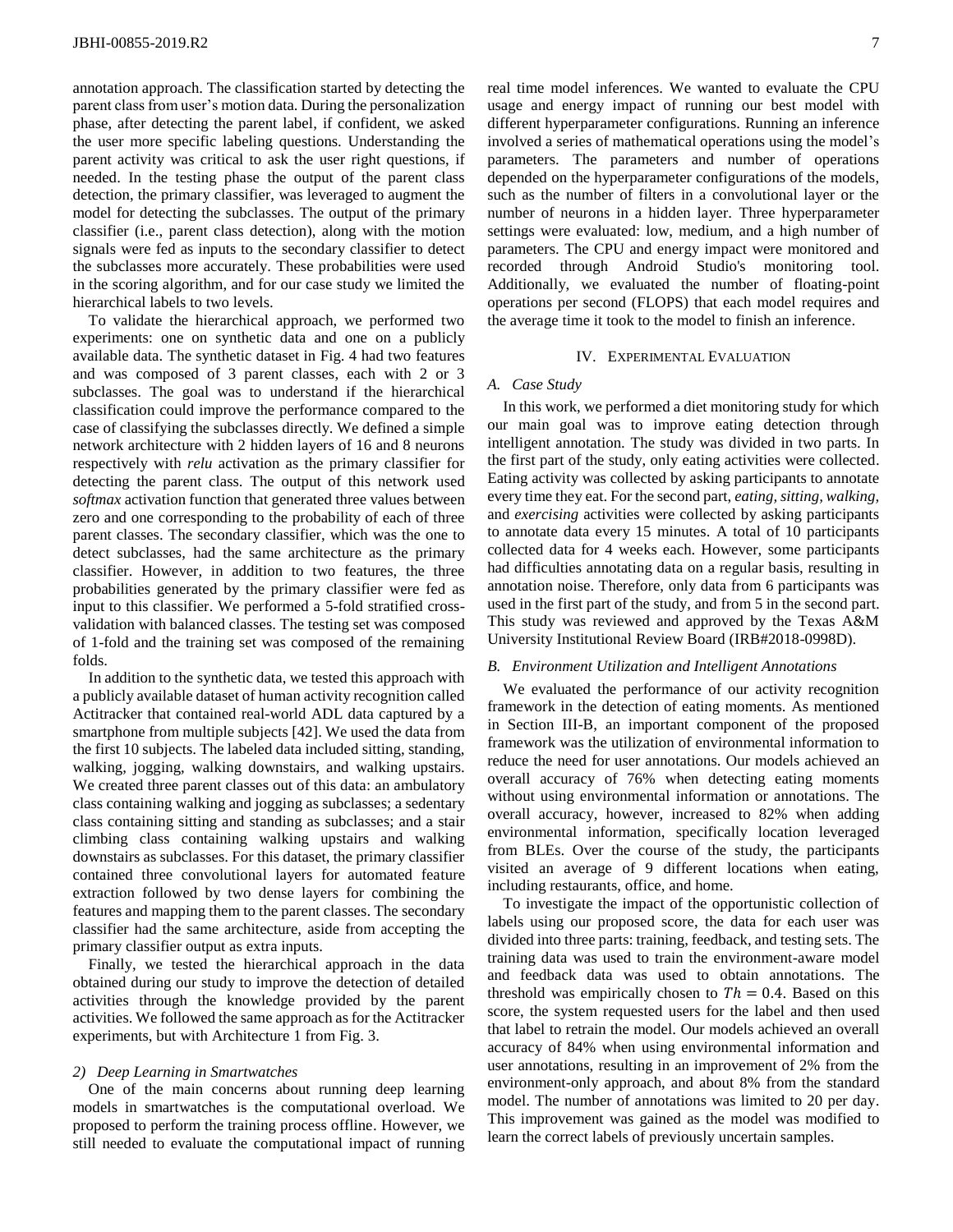

<span id="page-7-0"></span>Fig.5. The figure shows the accuracy results and f1 score (micro-averaged) for each architecture. Architectures 1 and 4 perform better as they are more complex and therefore extract better features out of the raw sensor data.

#### *C. Automatic Feature Extraction*

We also investigated the effect of the neural network architecture on activity recognition. The goal was to choose the best one to abstract information from the raw data. [Fig.](#page-7-0) shows the results when training each architecture, as explained in Section III-D, with different batch sizes. As expected, Architectures 1 and 4 performed the best as they were designed to extract complex features at the expense of having more parameters. In our experiments, architecture 4 is slightly better than architecture 1 although we expect it to perform significantly better due to explicit modeling of temporal characteristics. Architecture 4 has more parameters compared to the architecture 1 while the dataset is not that huge and overfitting could be one reason behind this. We expect to see more significant improvement in architecture 4 compared to 1 if the size of the training dataset increases. In addition, with pure CNN (architecture 1), a number of time characteristics are still extracted by processing windows of 6 seconds of data. Therefore, although architecture 1 does not have an explicit temporal modeling component, CNN can to some extent compensate for this by implicitly modeling certain temporal characteristics of the signals.

Their counterparts, Architectures 2 and 3, did not manage to learn through the training process despite being simpler. Architecture 1 had fewer parameters with similar performance to Architecture 2, and therefore it was chosen for our platform. Finally, a grid-search approach for hyperparameter tuning was followed. Considering the most important hyperparameters from each layer in Architecture 1, we list the ones covered in Table 1 and tested all the possible combinations resulting in a total of 144 models being evaluated. Fig. 6 shows the best 5 hyperparameter configurations. It should be noted that Based on our experiments, although increasing the layers from architecture 1 to 2 boosts the accuracy, increasing that beyond architecture 1 does not significantly improve the accuracy. Moreover, increasing the number of layers or neurons per layer will make the model more complex to be implemented on the smartwatch, or any other wearable computer, with limited computational capabilities. For all the trainings, Adam optimizer with learning rate of 1 was utilized.



Fig. 6. The best 5 configurations are shown. In the legend are the values for each of the parameters as follows: Number of filters ConvLayer 1, Number of filters ConvLayer 2, Kernel size ConvLayer 1, Kernel size ConvLayer 2, Dropout rate DropoutLayer, Number of neurons DenseLayer.



Fig. 7. AUROC scores per activity. Day 0 correspond to the baseline model (no annotations). Each day indicates the number of days used for retraining. a) shows the results obtained when retraining with all the samples available within a day whereas b) shows the results when retraining with critical samples

## *D. Accomplishing Personalization*

After defining the architecture to be used, we wanted to evaluate the capabilities for personalization to each user. Using the data obtained in our diet monitoring study, we progressively trained models by adding data in a simulated daily basis. In a first approach, we assumed that all the data from the annotations set would be available and we used it for retraining. Fig.7-a shows the *AUROC* values for each of the activities of interest. For most activities there was no consistent improvement on the *AUROC* values as we added data from more days. We observed that for *eating*, there was a clear improvement when we added data from days 1 through 6, however a drop appeared after the data for day 7 was added, likely because of the presence of noise or some confounding label. Similarly, for *sitting* there was a decrease when the data from the last day was added. Prediction of *walking* appeared to worsen as more data was added, because of the combination of activities, such as eating while walking, and the user choosing to label eating. As no good AUROC improvements were found, we did not further evaluate F1 scores at optimal thresholds.

TABLE 1

| HYPERPARAMETERS FOR GRID SEARCH |               |
|---------------------------------|---------------|
| Hyperparameter                  | <b>Values</b> |
| Num of filters ConvLayer 1      | 128, 64, 32   |
| Num of filters ConvLayer 2      | 3,6           |
| Kernel size ConvLayer 1         | 128, 64, 32   |
| Kernel size ConvLayer 2         | 3.6           |
| Dropout rate DropoutLayer       | 0.4, 0.6      |
| Num of neurons DenseLayer       | 80.120        |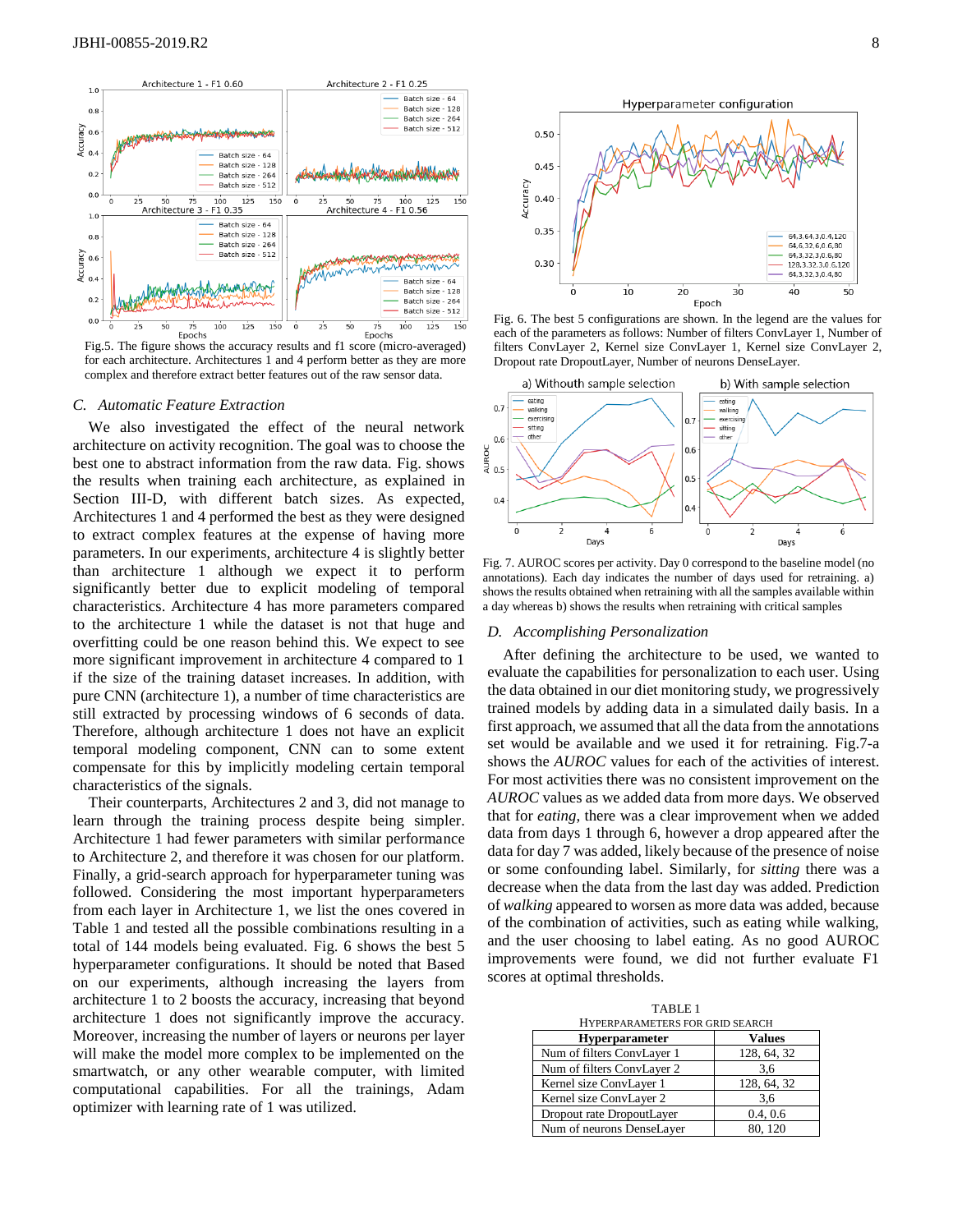

Fig. 8. Performance improvement per dataset as more annotations are used.

Additionally, we attempted to recreate this example by selecting the most important labels, to evaluate the impact of the scoring algorithm on the incremental learning. After training the baseline model, we computed the average probability output of our baseline model for each given class on the training set. When a new sample arrived, its probability was estimated by the model and we checked if the probability was within 1 standard deviation (SD) from the baseline average. If the data was within 1 SD, we assumed the new sample was not very different from what we had seen so far, therefore, it might have not been worth using for retraining. On the other hand, if the probability output was outside 1 SD from the average, we assumed that this new sample was considerably different from what we had seen so far, making it worth annotating and using for retraining, similar to how the label asking score decided to request labels. The results are shown in Fig. 7-b. The selective solution stabilized some activities. However, it did not work for all of them, suggesting that intelligent selection is possible but still needs further analysis to determine if the confounding hierarchical labels continue to degrade performance.

## *E. Fine-grained Annotations*

We evaluated our hierarchical model's effectiveness in predicting subclasses (fine-grained activities), by comparing it to a simple model trained directly to predict the subclasses that impacted the prior models, as the hierarchical model was the culminating algorithm of using context-aware recognition, intelligent (hierarchical) labeling, and deep learning optimizations. We compared the models when trained in a bestcase scenario, assuming all annotations were available. In the synthetic dataset, there was an overall improvement of 1.6%, in the Actitracker dataset the improvement was of 1.8%, and in our dietary dataset the improvement was of 11.0%. The amount of improvement in the hierarchical model compared to the case of using a simple model trained directly to predict the finegrained labels (i.e., subclasses) is associated with the complexity of those subclasses, more specifically the similarity between their motion patterns. In our dietary dataset, the subclasses include the same activity (eating) performed in different situations that makes it difficult to detect them directly with a single model. In this case, using the hierarchical model results in significant improvement. However, in other datasets, since the data of the subclasses are inherently distinguishable, the improvement gained by the hierarchical model is marginal in these experiments.

We also evaluated the relationship between the number of annotations and the model's F1 score by analyzing the F1 score changes as more annotations become available. Therefore, we trained our model by progressively adding 5% of the total training data in a total of 20 iterations, capturing the F1 score per iteration for each dataset as shown in Fig. 8, evaluating the



Fig. 9. Effect of threshold  $(TH)$  and parameters  $T$  and  $N$  on the number of annotation requests

impact of providing more labels through different scoring algorithm thresholds and through longer-term usage of a system by adherent users, either of which could result in additional labels for algorithm re-training. The results suggest that our hierarchical approach detected subclasses more accurately than a model trained directly on only the subclasses. The results indicate that it is possible to get better insights of user's detailed activities by using additional information hierarchically rather than trying to identify such sparse activities directly. Moreover, we chose the threshold parameter *Th* to limit the number of the annotation requests to be 20 per day in order to avoid bothering the user too much while achieving a reasonable personalization accuracy. We assume that these annotation are collected to improve model personalization accuracy, and with the smart annotation, we try to get the labels for the most important samples to ensure this. Fig. 8 shows the effect of the number of annotation requests on the ultimate performance of the personalization. It should be noted that changing the threshold ℎ explained in Section III-C highly impacts the number of questions as shown in Fig. 9. With larger threshold the number of questions asked from the user will be decreased due to increased restriction in selecting the samples, and it might be the case that the system does not ask all  $K$  possible questions during a day. Therefore, based on Fig.8, increasing the threshold can negatively affect system's performance. On the other hand, decreasing the threshold leads to asking more questions which can become burdensome for the end users. In fact, the threshold can be used to control the rate of asking questions from the users, for instance, based on their preferences or their context (location, time, etc.). Based on this figure, we limited the number of requests to 20 as a good number to balance between the accuracy and user's burden.

Another factor that affects the number of questions asked per day from the user is  $T$  and  $N$  as described in Section III-C. To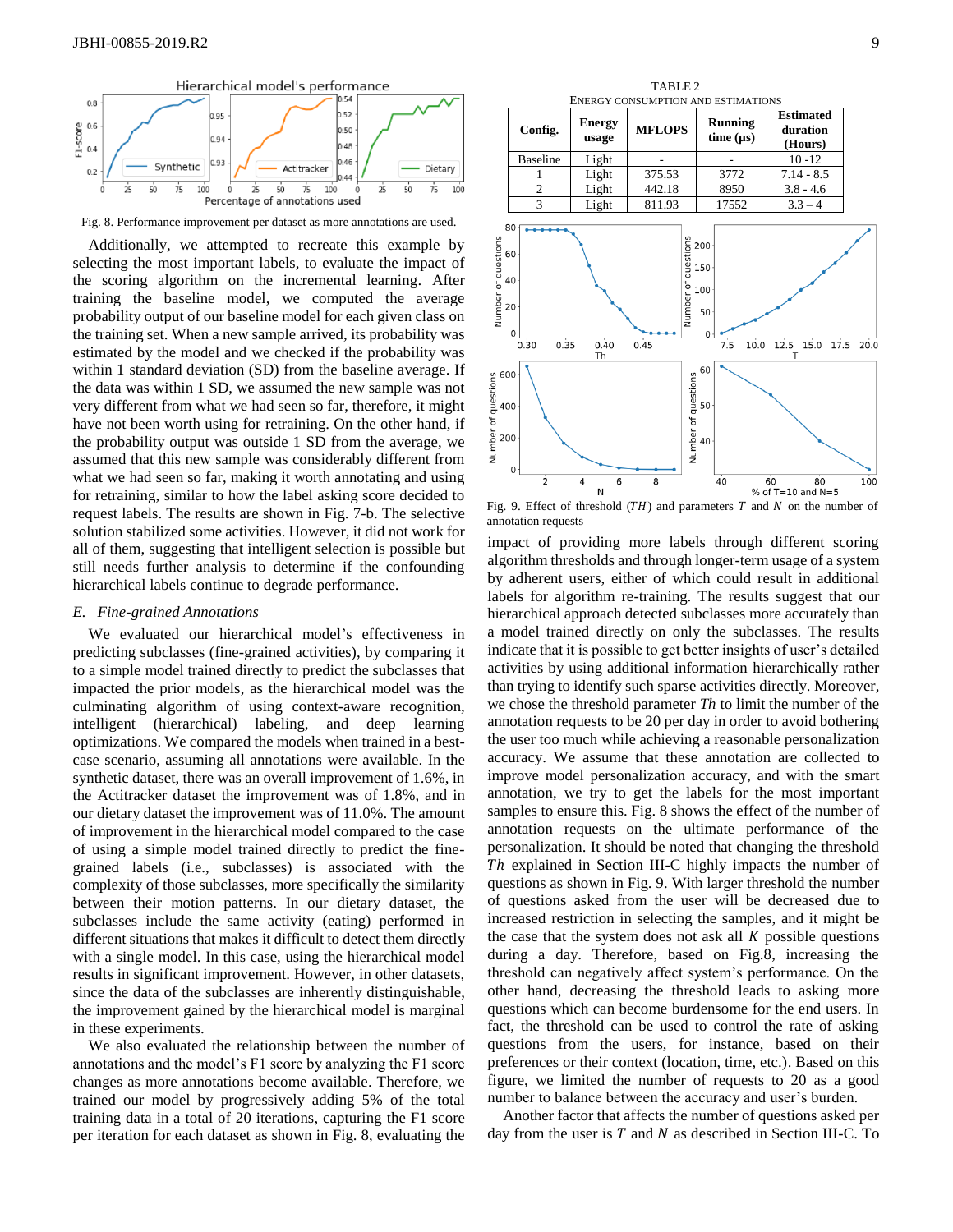decide whether asking the user to provide annotations, we look at the score generated by intelligent annotation module over the last  $T$  windows instead of only one window. In this study, we chose *T=10* to look over *30* seconds of data to make that decision since it is an appropriate interval for eating activity (the main focus of this paper), which has longer cyclical hand motions. Within those 10 windows, if the score is above the threshold for at least  $N = 5$  times, we consider that as an uncertain or unknown period and then ask the user for annotation. Fig. 9 shows the effect of changing these parameters on the number of questions asked. Increasing values of  $T$  and  $N$  at the same time (bottom right diagram in Fig. 9) leads to asking less questions since the system becomes more restrictive, and decreasing them simultaneously would lead to asking more, which can consequently increase false positives especially when looking at activities like eating that have longer period of motion compared to other activities such as walking. Therefore, as increasing these values decreases the number of annotation queries, it could negatively affect the performance of the system as Fig. 8 illustrates. Furthermore, per Fig. 9, keeping  $N = 5$  constant and increasing T leads to increased questions while keeping  $T = 10$  constant and increasing N reduces the number of annotation requests.

## *F. Deep Learning in Smartwatches*

We discussed the benefits in terms of accuracy and model parameters complexity that Architecture 1 has versus Architectures 2, 3, and 4 in Section IV-C. To evaluate the computing impact of Architecture 1 in the smartwatch, we designed an experiment to evaluate the CPU and energy usage. We tested 3 different hyperparameter configurations for Architecture 1: configuration 1 included 32 filters in the convolutional layers and 50 neurons in the hidden layers; configuration 2 included 64 filters and 80 neurons; configuration 3 included 100 filters and 100 neurons. We evaluated versus a baseline without running any inference, only collecting IMU, BLEs, and HR data. We used Android Studio's tool Android Profiler that gives estimates on energy consumption. Table 2 shows the results of this analysis.

Android Profiler categorized the energy consumption as *light* regardless of the configuration chosen. Additionally, Table 2 shows the MFLOPS for running each configuration as well as the time it takes to run an inference. As FLOPS are related to CPU and energy usage, we observe that the hyperparameter configuration correlates to the power impact. Configuration 1 provided a good balance between accuracy and power impact. However, this parameter configuration will depend on the complexity of activities that the model aims to predict. In other words, different projects might require different configurations and therefore, might result in different power impact. Longterm battery life projections are shown in Table 2. Using a MediaTek M2601 (the Polar M600's ARM Dual Core 1.2 GHz Cortex A7 CPU) runs for up to 12 hours with no inferences. Table 2 shows further estimated durations for each of the model configurations running on the smartwatch.

With aims at providing a tool capable of accomplishing smart annotations in real time in a smartwatch device, we also evaluated the implications of running our scoring approach in the smartwatch. Computing the score  $S$  took about 67.29 MFLOPS when using Architecture 1 (Fig. 3), making

inferences, and computing uncertainty  $C(p(y|X))$ . Considering that some processing was done offline, the scoring approach took about 28 milliseconds, including the inference run by the model, suitable for a real time implementation.

We can further improve the efficiency and maximize the total time we can continuously collect data while running inferences. We ran inferences continuously, but we could instead run them opportunistically, such as every time IMU significantly changed. Given that some activities are stationary, the readings for both the accelerometer and gyroscope might remain constant. We can simply not run an inference if we are confident enough the activity and context have not changed, which is likely as the sensor data has not changed. We could also opportunistically turn BLE collection on/off. BLE addresses were collected with the purpose of providing contextual information but such contextual information might not always be needed. BLE data collection could be actively turned on only if the model's output probability was low, or if the probability for two or more classes were close to each other and the context provided by BLEs could serve as a tie breaker.

#### V. CONCLUSION

In this paper, we introduced a wearable data collection platform that enables the smart collection and annotation of user data. We introduced a score driven by the model's predictive behavior composed of the model's confusion matrix, a measure for uncertainty, a metric of similarity, and a limit on the number of requests. We also proposed an approach to utilize environmental information through nearable BLE devices. Our score along with the environment utilization resulted in a gain of 8% in detection accuracy of eating moments. Additionally, we evaluated different neural network architectures for accurate prediction of activities. We also proposed a hierarchical model for more accurate prediction of fine-grained activities, which sets up a path for more detailed questioning and better user tracking. We evaluated the hierarchical model in 3 different datasets. The results suggested that our proposed model predicts fine-grained activities more accurately. Finally, we provided an online evaluation of running deep learning models in our platform as well as computing our proposed score for real time intelligent annotation through the smartwatch, presenting energy impact as well as FLOPS. We validated our work through a diet monitoring study on which our goal was to achieve accurate detection of eating moments for better nutrition management.

#### **REFERENCES**

- [1] E. Jovanov, "Preliminary analysis of the use of smartwatches for longitudinal health monitoring," in *Engineering in Medicine and Biology Society (EMBC), 2015 37th Annual International Conference of the IEEE*, 2015.
- [2] V. Ahanathapillai, J. D. Amor, Z. Goodwin and C. J. James, "Preliminary study on activity monitoring using an android smart-watch," *Healthcare technology letters,* vol. 2, pp. 34-39, 2015.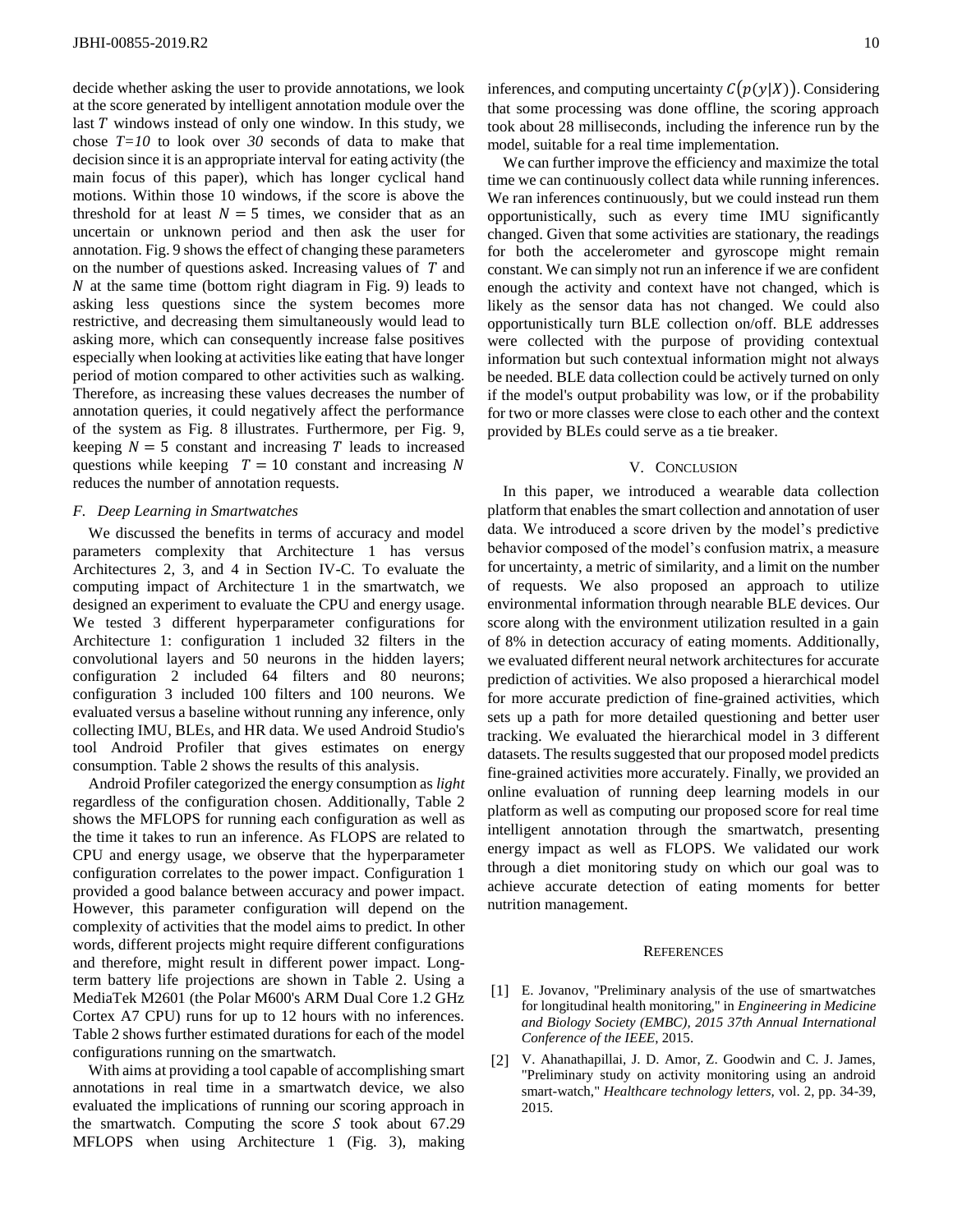- [3] E. Årsand, M. Muzny, M. Bradway, J. Muzik and G. Hartvigsen, "Performance of the first combined smartwatch and smartphone diabetes diary application study," *Journal of diabetes science and technology,* vol. 9, pp. 556-563, 2015.
- [4] A. Filippoupolitis, W. Oliff, B. Takand and G. Loukas, "Location-enhanced activity recognition in indoor environments using off the shelf smart watch technology and BLE beacons," *Sensors,* vol. 17, p. 1230, 2017.
- [5] F. Foerster, M. Smeja and J. Fahrenberg, "Detection of posture and motion by accelerometry: a validation study in ambulatory monitoring," *Computers in Human Behavior,* vol. 15, pp. 571- 583, 1999.
- [6] L. E. Burke, J. Wang and M. A. Sevick, "Self-monitoring in weight loss: a systematic review of the literature," *Journal of the American Dietetic Association,* vol. 111, pp. 92-102, 2011.
- [7] R. Wang, F. Chen, Z. Chen, T. Li, G. Harari, S. Tignor, X. Zhou, D. Ben-Zeev and A. T. Campbell, "StudentLife: assessing mental health, academic performance and behavioral trends of college students using smartphones," in *Proceedings of the 2014 ACM international joint conference on pervasive and ubiquitous computing*, 2014.
- [8] L. Bao and S. S. Intille, "Activity recognition from userannotated acceleration data," in *International Conference on Pervasive Computing*, 2004.
- [9] H. M. Dalal, A. Zawada, K. Jolly, T. Moxham and R. S. Taylor, "Home based versus centre based cardiac rehabilitation: Cochrane systematic review and meta-analysis," *Bmj,* vol. 340, p. b5631, 2010.
- [10] J. C. Bollen, S. G. Dean, R. J. Siegert, T. E. Howe and V. A. Goodwin, "A systematic review of measures of self-reported adherence to unsupervised home-based rehabilitation exercise programmes, and their psychometric properties," *BMJ open,*  vol. 4, p. e005044, 2014.
- [11] M. Varnfield, M. Karunanithi, C.-K. Lee, E. Honeyman, D. Arnold, H. Ding, C. Smith and D. L. Walters, "Smartphonebased home care model improved use of cardiac rehabilitation in postmyocardial infarction patients: results from a randomised controlled trial," *Heart,* pp. heartjnl--2014, 2014.
- [12] N. D. Peterson, K. R. Middleton, L. M. Nackers, K. E. Medina, V. A. Milsom and M. G. Perri, "Dietary self-monitoring and long-term success with weight management," *Obesity,* vol. 22, pp. 1962-1967, 2014.
- [13] L.-J. Li and L. Fei-Fei, "Optimol: automatic online picture collection via incremental model learning," *International journal of computer vision,* vol. 88, pp. 147-168, 2010.
- [14] A. Blum and T. Mitchell, "Combining labeled and unlabeled data with co-training," in *Proceedings of the eleventh annual conference on Computational learning theory*, 1998.
- [15] A. Kapoor and E. Horvitz, "Experience sampling for building predictive user models: a comparative study," in *Proceedings of the SIGCHI Conference on Human Factors in Computing Systems*, 2008.
- [16] B. Longstaff, S. Reddy and D. Estrin, "Improving activity classification for health applications on mobile devices using active and semi-supervised learning," in *2010 4th International Conference on Pervasive Computing Technologies for Healthcare*, 2010.
- [17] E. Thomaz, I. Essa and G. D. Abowd, "A practical approach for recognizing eating moments with wrist-mounted inertial sensing," in *Proceedings of the 2015 ACM International Joint Conference on Pervasive and Ubiquitous Computing*, 2015.
- [18] R. Solis, A. Pakbin, A. Akbari, B. J. Mortazavi and R. Jafari, "A human-centered wearable sensing platform with intelligent automated data annotation capabilities," in *Proceedings of the International Conference on Internet of Things Design and Implementation*, 2019.
- [19] T. Choudhury, G. Borriello, J. A. Landay, L. LeGrand, J. Lester, A. Rahimi, A. Rea, D. Wyatt, S. Consolvo, D. Haehnel and others, "The mobile sensing platform: An embedded activity recognition system," *IEEE Pervasive Computing,* pp. 32-41, 2008.
- [20] E. M. Tapia, S. S. Intille and K. Larson, "Activity recognition in the home using simple and ubiquitous sensors," in *International conference on pervasive computing*, 2004.
- [21] M. Fuller-Tyszkiewicz, H. Skouteris, B. Richardson, J. Blore, M. Holmes and J. Mills, "Does the burden of the experience sampling method undermine data quality in state body image research?," *Body Image,* vol. 10, pp. 607-613, 2013.
- [22] D. Guan, W. Yuan, Y.-K. Lee, A. Gavrilov and S. Lee, "Activity recognition based on semi-supervised learning," in *Embedded and Real-Time Computing Systems and Applications, 2007. RTCSA 2007. 13th IEEE International Conference on*, 2007.
- [23] Y. Zhou and S. Goldman, "Democratic co-learning," in *Tools with Artificial Intelligence, 2004. ICTAI 2004. 16th IEEE International Conference on*, 2004.
- [24] A. Mannini and S. Intille, "Classifier Personalization for Activity Recognition using Wrist Accelerometers," *IEEE journal of biomedical and health informatics,* 2018.
- [25] L. Chan, V. D. Swain, C. Kelley, K. Barbaro, G. D. Abowd and L. Wilcox, "Students' Experiences with Ecological Momentary Assessment Tools to Report on Emotional Well-being," *Proceedings of the ACM on Interactive, Mobile, Wearable and Ubiquitous Technologies,* vol. 2, p. 3, 2018.
- [26] C. Bi, G. Xing, T. Hao, J. Huh, W. Peng and M. Ma, "Familylog: A mobile system for monitoring family mealtime activities," in *Pervasive Computing and Communications (PerCom), 2017 IEEE International Conference on*, 2017.
- [27] Y. Dong, A. Hoover, J. Scisco and E. Muth, "A new method for measuring meal intake in humans via automated wrist motion tracking," *Applied psychophysiology and biofeedback,* vol. 37, no. 3, pp. 205-215, 2012.
- [28] S. Eskandari, "Bite Detection and Differentiation Using Templates of Wrist Motion," Master's Thesis, Clemson University, Clemson, SC, USA, 2013.
- [29] A. Bedri, R. Li, M. Haynes, R. P. Kosaraju, I. Grover, T. Prioleau, M. Y. Beh, M. Goel, T. Starner and G. Abowd, "EarBit: using wearable sensors to detect eating episodes in unconstrained environments," *Proceedings of the ACM on Interactive, Mobile, Wearable and Ubiquitous Technologies,*  vol. 1, p. 37, 2017.
- [30] H. Kalantarian, N. Alshurafa, T. Le and M. Sarrafzadeh, "Monitoring eating habits using a piezoelectric sensor-based necklace," *Computers in biology and medicine,* vol. 58, pp. 46- 55, 2015.
- [31] M. Farooq and E. Sazonov, "Real time monitoring and recognition of eating and physical activity with a wearable device connected to the eyeglass," in *Sensing Technology (ICST), 2017 Eleventh International Conference on*, 2017.
- [32] J. A. Johnstone, P. A. Ford, G. Hughes, T. Watson and A. T. Garrett, "Bioharnessâ,  $\phi$  multivariable monitoring device: part. II: reliability," *Journal of sports science & medicine,* vol. 11, p. 409, 2012.